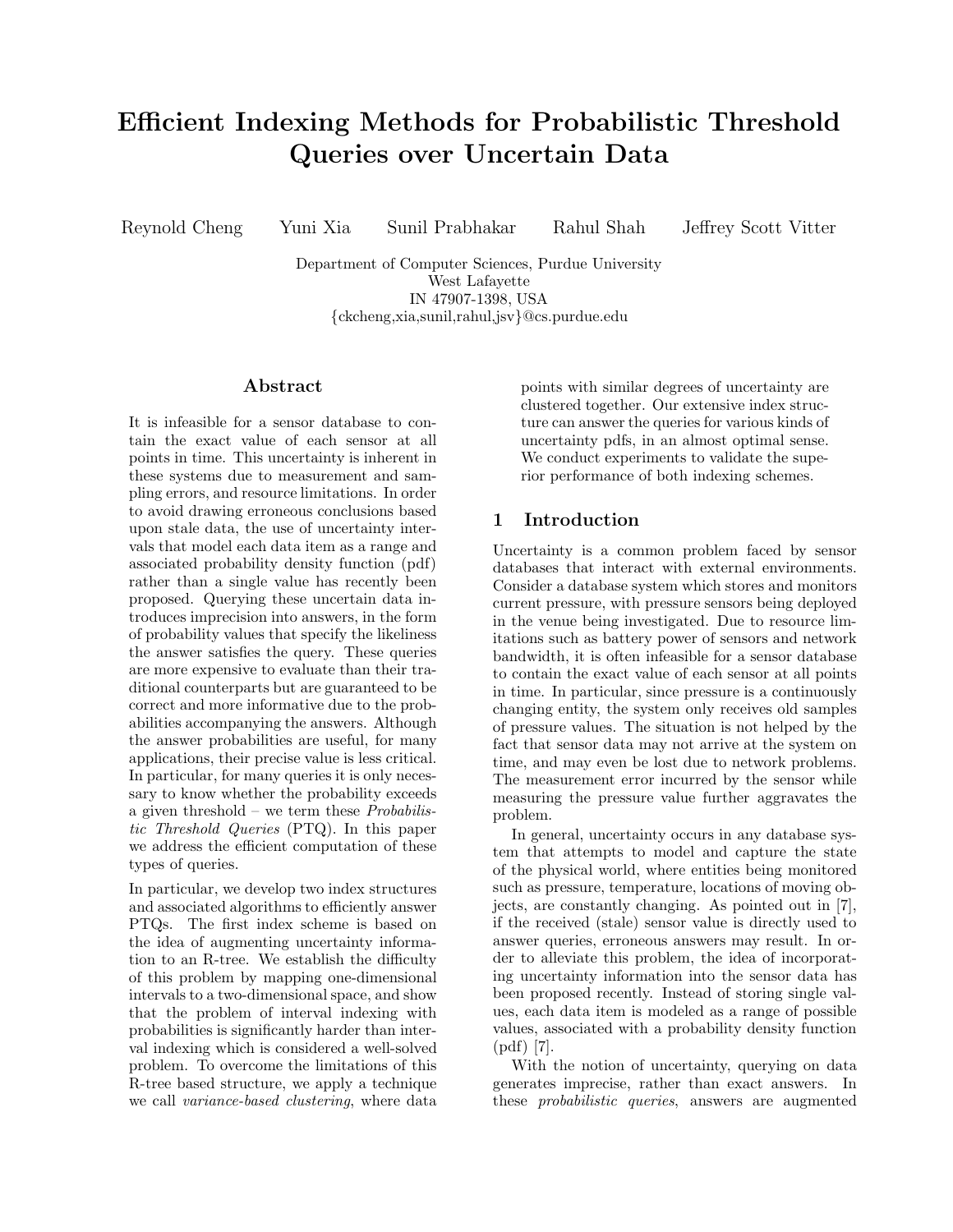with probability values that specify the likelihood that they satisfy the query. As an example, suppose there are ten sensors, namely  $s_1, s_2, \ldots, s_{10}$  that monitor the temperature values in different offices of a building. Without considering uncertainty, a query that inquires which sensor has temperature value between over 30F may yield the answer  $\{s_1, s_3, s_9\}$ . On the other hand, its probabilistic counterpart can generate  $\{(s_1, 0.9), (s_3, 0.7), (s_8, 0.6), (s_9, 0.1)\}\$ as an imprecise answer. Here we can observe that sensor  $s_1$  has a very high probability of producing a temperature value over  $30F$ , while s<sub>9</sub> only has a marginal chance of satisfying the query. A probabilistic query thus allows us to see the difference in the likelihood of each answer satisfying a query. We can also see that  $s_8$  is a new member of the answer to the probabilistic query, which is not in the answer set of the query that does not consider data uncertainty. This is probably because the perceived value of  $s_8$  received by the database is less than 30F, but in fact its current actual value can be higher than  $30F$  with a non-trivial chance  $(0.6)$ . A probabilistic query is thus able to produce a more accurate and informative answer than a traditional query.

Despite these advantages over their traditional counterparts, probabilistic queries suffer from a serious problem: they are much more expensive to evaluate. While traditional queries require only exact and single data inputs, probabilistic queries must manage uncertainty information, including intervals and pdfs. In particular, probability values augmented to query answers can be obtained only after costly integration operations are performed. However, it should be noted that although answer probabilities are useful, in practice their precise value is less critical. For many queries, it is only necessary to know whether the probability of answer exceeds a given threshold – we term these Probabilistic Threshold Queries (PTQ). A PTQ version for the previous example can be "return the ids of the sensors that have values over  $30F$  with a probability of over 0.7", in which case the answer  $\{s_1, s_3\}$  is produced.

By exploiting the probability threshold requirement on a probabilistic query, we propose efficient searching techniques. We investigate how an index data structure and its associated algorithms are developed for imprecise data. Two index structures are developed to answer PTQs efficiently. The first index scheme is based on the novel idea of augmenting uncertainty information to an R-tree, where the number of I/Os and integration operations are reduced significantly while the index is still being visited. Although this idea is simple to implement, it is far from being optimal. We then change our focus to study the theoretical complexity of indexing uncertainty, and argue that there is no formerly known optimal solution that is applicable to this problem. By mapping one-dimensional intervals to a two-dimensional space, we illustrate that

the problem of indexing uncertainty with probabilities is significantly harder than interval indexing, which is considered a well-solved problem.

Based on the interpretation of theoretical studies, we develop a technique called variance-based clustering, in order to overcome the limitations of the uncertainty-information-augmented R-tree structure. In this indexing scheme, data points with similar degrees of uncertainty (e.g., mean and standard deviation) are clustered together. The final extensive index is an R-tree based index, augmented with uncertainty information, and enhanced with the variancebased-clustering technique. This index can answer the queries for various kinds of uncertainty pdfs, in an almost optimal sense. The results are verified by an extensive experimental evaluation.

As a summary of our contributions, we propose two structures to index uncertain data for PTQs. The first index, called PTI, augments uncertain information to internal nodes so that more search paths can be pruned while the index is being visited. This index forms the basis of a more extensive scheme, where intervals with similar variance values are clustered together. We also show that with a fixed probability threshold, querying uncertainty intervals with uniform pdf can be answered in optimal time, and establish a theoretical foundation of the problem. We also perform extensive experiments to compare our proposed schemes with an R-tree.

The rest of this paper is organized as follows. In Section 2 we formally define the uncertainty model and probabilistic threshold queries. Section 3 presents a simple index with uncertainty information augmented to evaluate a PTQ. We further establish the theoretical difficulty of the problem in 4. An extensive framework for evaluating PTQ is presented in 5. We present our experimental results in 6. Section 7 discusses related work and Section 8 concludes the paper.

# 2 Data Uncertainty and Probabilistic Queries

In [7][9], a data representation scheme known as probabilistic uncertainty model was proposed. The model requires that at the time of query execution, the range of possible values of the attribute of interest, and their distributions, are known. For notational convenience, we assume that a real-valued attribute a of a set of database objects  $T$  is queried. The *i*th object of  $T$ is named  $T_i$ , and the value of a for  $T_i$  is called  $T_i.a$  $(i = 1, \ldots, |T|)$ , where  $T_i$  a is treated as a continuous random variable. The *probabilistic uncertainty* of  $T_i.a$ consists of two components:

Definition 1 An uncertainty interval of  $T_i.a, de$ noted by  $U_i$ , is an interval  $[L_i, R_i]$  where  $L_i, R_i \in \mathbb{R}$ , and the conditions  $R_i \geq L_i$  and  $T_i.a \in U_i$  always hold.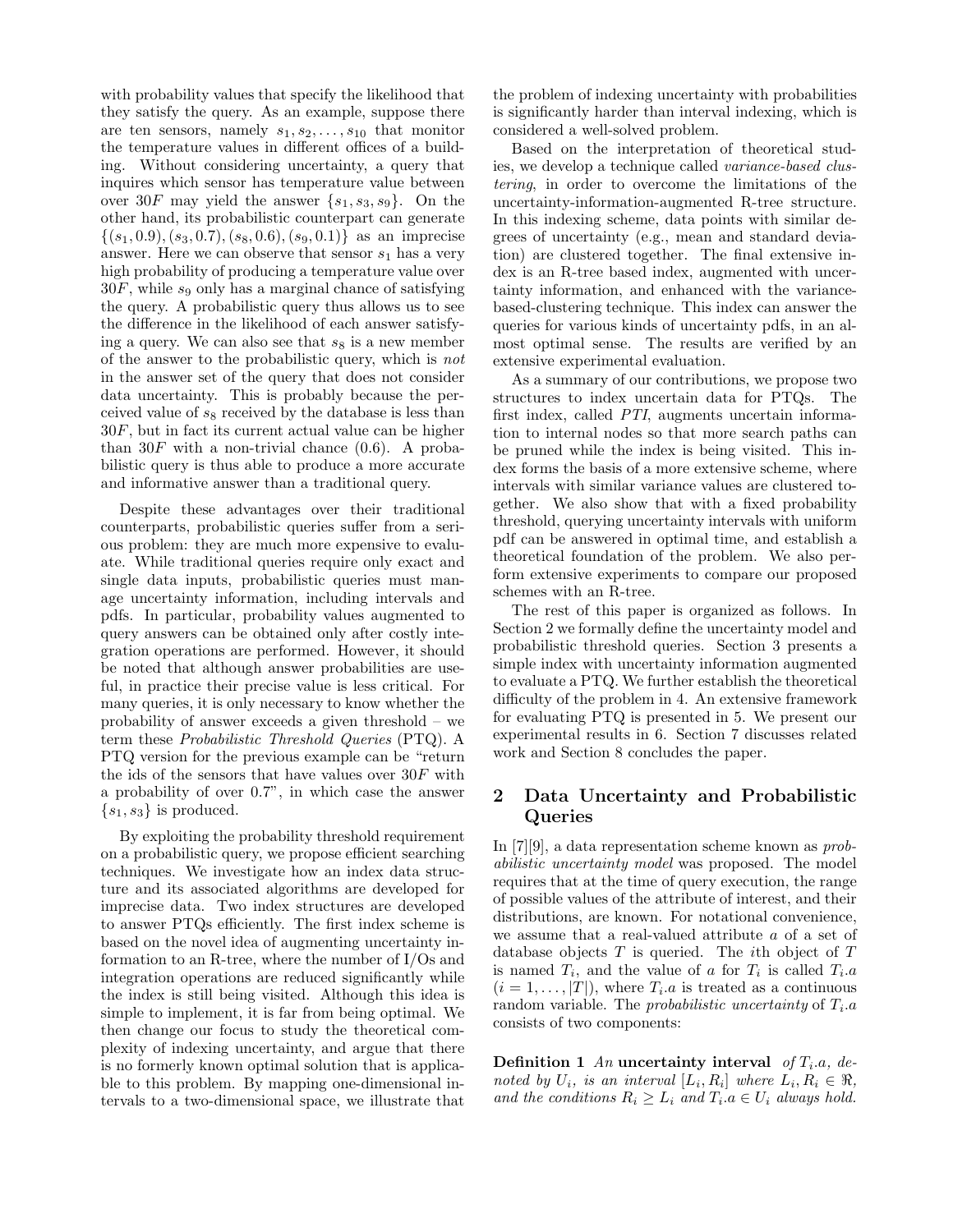Definition 2 An uncertainty pdf of  $T_i.a$ , denoted by  $f_i(x)$ , is a pdf of  $T_i.a$ , such that  $f_i(x)=0$  if  $x \notin U_i$ .

This simple model provides flexibility where the exact model of uncertainty is determined by applicationdependent assumptions. A simple example is the modeling of sensor measurement uncertainty, where each  $U_i$  is an error range containing the mean value, and  $f_i(x)$  is a normal distribution. Another example is the modeling of one-dimensional moving objects based on [20], where at any point in time, the actual location is within a certain bound, d, of its last reported location value. If the actual location changes further than d, then the sensor reports its new location value to the database and possibly changes  $d$ . In this case,  $U_i$  contains all the values within a distance of d from its last reported value. For  $f_i(x)$ , one may assume that  $T_i.a$  is uniformly distributed, i.e.,  $f_i(x) = 1/[R_i - L_i]$ for  $T_i.a \in U_i$ . Treating  $f_i(x)$  as a uniform pdf models the scenario where  $T_i.a$  has an *equal* chance of locating anywhere in  $U_i$ . Due to its simplicity, a uniform distribution facilitates ease of analysis and efficient index design, as illustrated in subsequent sections.

Alternatively, one may perform an estimation of the pdf based on time-series analysis, the discussion of which is beyond the scope of this paper. Interested readers are referred to [5] for details. Also notice that we limit our discussion of uncertainty to interval data. A comprehensive discussion of different types of uncertainty can be found in [21].

A probabilistic threshold query (PTQ), proposed in [9], is a variant of probabilistic query, where only answers with probability values over a certain threshold p are returned. The PTQ that we study specifically in this paper is defined formally below.

Definition 3 Probabilistic Threshold Query (PTQ) Given a closed interval [a, b], where  $a, b \in \Re$ and  $a \leq b$ , a PTQ returns a set of tuples  $T_i$ , such that the probability  $T_i.a$  is inside  $[a, b]$ , denoted by  $p_i$ , is greater than or equal to p, where  $0 < p \leq 1$ .

Simply speaking, a PTQ can be treated as a range query, operating on probabilistic uncertainty information, and returns items whose probabilities of satisfying the query exceed p.

# 3 A Simple Uncertainty Index

A naive method to evaluate a PTQ is to first retrieve all  $T_i$ 's, whose uncertainty intervals have some overlapping with  $[a, b]$ , into a set S. Each  $T_i$  in S is then evaluated for their probability of satisfying the PTQ with the following operation:

$$
p_i = \int_{OI} f_i(x) dx \tag{1}
$$

where  $p_i$  is the probability that  $T_i$  satisfies the PTQ, and OI is the interval of overlap between  $[a, b]$  and  $U_i$ .

The answer only includes  $T_i$ 's whose  $p_i$ 's are larger than p.

Two problems can be seen from this approach. First, how can we find the elements of  $S$  i.e.,  $U_i$ 's that overlap with  $[a, b]$ ? It can be very inefficient if each item  $T_i$  is retrieved from a large database and tested against  $[a, b]$ . A typical solution is to build an index structure over  $U_i$ 's (which are intervals) and apply a range search of  $[a, b]$  over the index. This problem is known as the interval indexing problem, and has been well studied [17][15].

The second problem is that the probability of each element in S needs to be evaluated with Equation 1. This can be a computationally expensive operation. Notice that the bottleneck incurred in this step is independent of whether we use an interval index or not. In particular, the interval index does not help much if many items overlap with  $[a, b]$ , but most have probability less than  $p$ . In this situation, we still need to spend a lot of time to compute the probability values for a vast number of items, only to find that they do not satisfy the PTQ after all.

#### 3.1 Probability Threshold Indexing

The above problems illustrate the inefficiency of using an interval index to answer a PTQ. While the range search is being performed in the interval index, only uncertainty intervals are used for pruning out intervals which do not intersect  $[a, b]$ . Another piece of important uncertainty information, namely the uncertainty pdf, has not been utilized at all in this searching-andpruning process. As a result, a large number of items may overlap with  $[a, b]$ , while in fact only a small fraction of them contribute to the results of PTQ.

Our goal is to redesign index structures so that probabilistic uncertainty information is fully utilized during an index search. This structure, called Probability Threshold Indexing (PTI), is based on the modification of a one-dimensional R-tree, where probability information is augmented to its internal nodes to facilitate pruning. To illustrate our idea, let us review briefly how a range query is performed on an R-tree. Starting from the root node, the query interval  $[a, b]$ is compared with the maximum bounding rectangle (MBR) of each child in the node. Only children with MBRs that overlap with  $[a, b]$  are further followed. We thus save the effort of retrieving nodes whose MBRs do not overlap  $[a, b]$ . We can generalize this idea by constructing *tighter* bounds (that we call  $x$ -bounds) than the MBR in each node, by using uncertainty information of intervals, so as to further reduce the chance of examining the children of the node. Let  $M_i$  denote the MBR/uncertainty interval represented by the jth node of an R-tree, ordered by a pre-order traversal. Then the x-bound of  $M_j$  is defined as follows.

**Definition 4 An x-bound of an MBR/uncertainty** interval  $M_j$  is a pair of lines, namely left-x-bound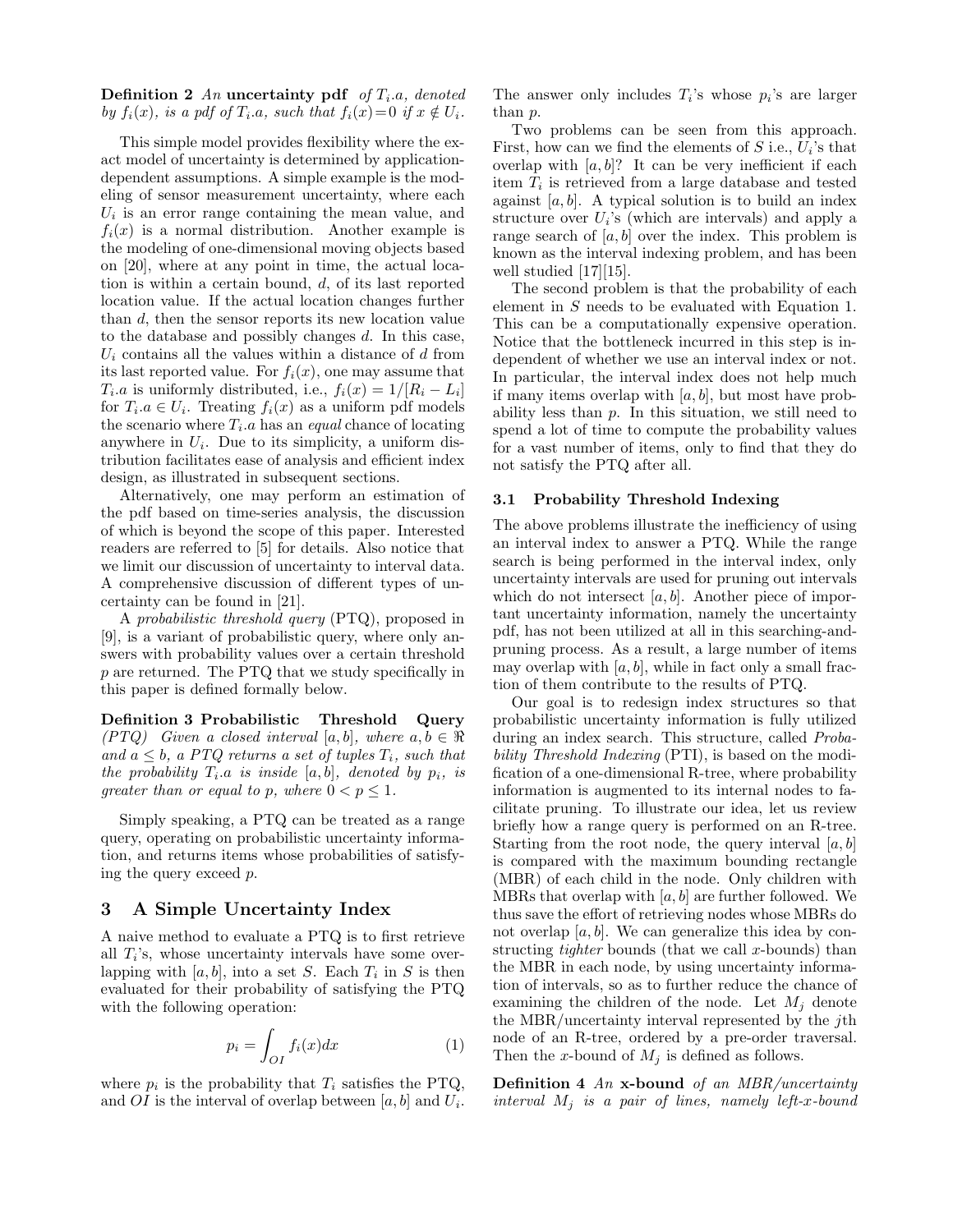

Figure 1: Inside an MBR  $M_j$ , with a 0.2-bound and 0.3-bound. A PTQ named  $Q$  is shown as an interval.

(denoted by  $M_j.lb(x)$ ) and right-x-bound (denoted by  $M_j.rb(x)$ ). Every interval  $[L_i, R_i]$  contained in this MBR is guaranteed to have a probability of at most x (where  $0 \leq x \leq 1$ ) of being left of the left-xbound and being right of the right-x-bound. That is to say, if  $L_i \leq M_j.lb(x)$  and  $R_i \geq M_j rb(x)$ , then the following must hold:  $\int_{L_i}^{M_j,lb(x)} f_i(y)dy \leq x$  and  $\int_{M_j, rb(x)}^{R_i} f_i(y) dy \leq x.$ 

Using the definition of an x-bound, the MBR of an internal node can be viewed as a 0-bound, since it guarantees all intervals in the node are contained in it with probability one i.e., no interval lies beyond the 0-bound. Figure 1 illustrates three children MBRs  $(A,B,C)$ , in the form of one-dimensional intervals, contained in larger MBR  $M_i$ . A 0.2-bound and a 0.3bound for  $M_j$  are also shown.

As Figure 1 shows, an  $x$ -bound is a pair of lines where at most a fraction of  $x$  of each interval in the MBR cross either of them. For illustration, the uncertainty pdf of A is shown, where we can see that  $\int_{L_A}^{M_j,lb(0.2)} f_i(x)dx \leq 0.2$ , and  $\int_{L_A}^{M_j,rb(0.3)} f_i(x)dx \leq$ 0.3. For interval B, the constraint on the right-0.3 bound is  $\int_{M_j, rb(0.3)}^{R_B} f_i(x) dx \leq 0.3$ . Interval C does not crosses either the 0.2-bound and the 0.3-bound, so it satisfies the constraints of both  $x$ -bounds. Furthermore, we require an  $x$ -bound to be unique, where the left-x-bound and right-x-bound are pushed towards the center of the MBR as much as possible, without violating their definitions.

The whole purpose of storing the information of the x-bound in a R-tree node is to avoid investigating the contents of a node. If we can avoid this probing, a considerable amount of I/Os can be saved. Furthermore, we do not need to compute the probability values of those intervals, which cannot satisfy the query anyway. To illustrate how this idea works, let us look at Figure 1 again. Here a range query  $Q$ , represented as an

interval, is tested against the internal node. Without the aid of the x-bound,  $Q$  has to (i) examine which MBR (i.e.,  $A$ ,  $B$ , or  $C$ ) overlaps with  $Q$ 's interval, (ii) for the qualified MBRs  $(B \text{ in this example})$ , further retrieve the node pointed by B until the leaf level is reached, and (iii) compute the probability of the interval in the leaf level.

The presence of the x-bound allows us to decide with ease whether an internal node contains any qualifying MBRs, without further probing into the subtrees of this node. In this example, we first test Q's range against the left-0.2-bound and the right-0.2 bound. As shown in Figure 1, it intersects none of these bounds. In particular, although Q overlaps the MBR, its overlapping region is somewhere between the right-0.2-bound and the right boundary of  $M_i$ 's MBR. Recall that a 0.2-bound allows at most an accumulated pdf of 0.2 of any interval in an MBR. This implies that the portion of the intervals (interval  $B$ ) that passes through the 0.2-bound cannot exceed a probability of 0.2. Therefore, the probability of intervals in the MBR that overlap the range of Q cannot be larger than 0.2. Assume Q has a probability threshold of 0.3 i.e., Q only accepts intervals with an overlapping probability of at least 0.3. Then we can be certain that none of the intervals in the MBR satisfies Q, without further probing the subtrees of this node. Compared with the case where no x-bounds are implanted, this represents a significant saving in terms of number of I/Os and computation time.

In general, given an x-bound of a MBR  $M_i$ , we can eliminate  $M_i$  from further examination if the following two conditions hold:

- 1.  $[a, b]$  does not intersect left-x-bound or right-xbound of  $M_j$  i.e., either  $b < M_j$ .lb(x) or  $a >$  $M_j$  *rb*(*x*) is true, and
- 2.  $p \geq x$

If no x-bound in  $M_j$  satisfies these two conditions, the checking of intersections with  $M_j$  is resumed, where the contents of the node represented by  $M_i$  are loaded, and the range searching process is done in the same manner for an R-tree.

## 3.2 Implementation of PTI

Figure 2 illustrates an implementation of PTI. Its framework is the same as R-tree, where each internal node consists of children MBRs and their corresponding pointers. In addition, each child  $M_i$  consists of a table,  $M_i PT$ , that contains information of its xbounds. Each entry of  $M_i$ . PT is a tuple of the form <left-x-bound, right-x-bound>. Further, a global table called  $T_G$  is defined, which contains the values of x for x-bounds. The *i*-th entry of  $M_j$ . PT contains the x-bound whose value of  $x$  is stored in the *i*-th entry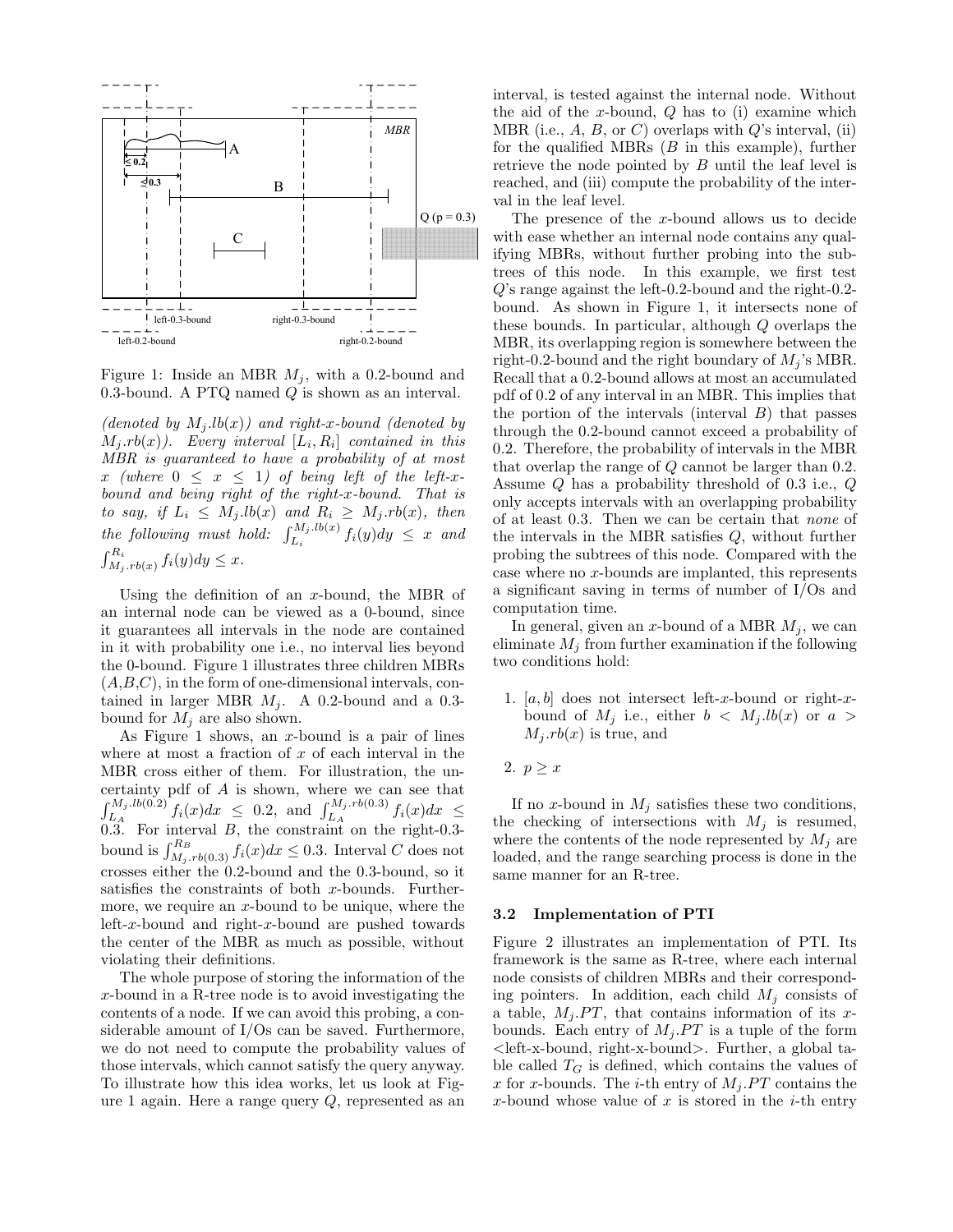

Figure 2: Structure of PTI

of  $T_G$ . The data items being indexed are essentially uncertainty intervals and pdfs.

To insert  $T_i.a$ , we first compute its x-bounds, corresponding to the values of  $x$  in  $T<sub>G</sub>$ . Then we insert  $T_i.a$  to the PTI, using a similar procedure as inserting an interval to an R-tree. The main difference is that the x-bounds of the intermediate nodes being traversed during insertion need to be expanded appropriately. In particular, the left-x-bound of an internal node needs to be replaced by the corresponding left-x-bound of  $T_i.a$  if the former value is larger than the latter. The right-x-bounds are expanded analogously. Finally, the x-bound information computed for  $T_i.a$  is copied to  $PT$  of the node that directly points to  $T_i.a$ .

Removing an object follows a similar procedure of the R-tree. Again, we need to take care of the update issues of x-bounds. We observe that if an MBR  $M_i$  is to be deleted, then the left-x-bound of the parent node that points to  $M_i$  has to be shrinked to the minimum of left-x-bound of all MBRs in the same node as  $M_i$ . The right-x-bound of the parent node is adjusted in a similar manner. We therefore need to keep parent pointers in each node. To update the  $x$ -bounds, beginning from the leaf node that contains the interval of interest, the changes to x-bounds are propagated until the root is reached.

Although the fan-out of a PTI node is lower than a R-tree node because each node contains fewer space to store MBRs (assume the node size is fixed), the fan-out only logarithmically affects the height of the tree. Hence, in most cases this results in increase in height by an additive constant, which only has a minor effect on PTI's performance. Indeed, its performance illustrates significant improvements over R-tree, as observed in our experimental results (Section 6).

However, PTI by itself is still not an optimal solution, because it cannot avoid the problem that an R-tree faces – if the data source consists of both large and small intervals, a lot of smaller intervals will reside in the same leaf node as the large intervals. The search time is increased unnecessarily, because a range search

may have to go through many large MBRs consisting of large intervals. The major cause of this problem is that the insertion mechanism of the R-tree does not differentiate between large and small intervals. We investigate this problem in subsequent sections, and develop an extensive framework to tackle this shortcoming. The framework employs the idea of PTI as well. In some cases, the framework is even able to eliminate the extra space overhead of PTI altogether, by computing the probability threshold information "on the fly".

# 4 Theoretical Implications

Any index is considered theoretically efficient if it achieves provably logarithmic update and query times while using a linear amount of space. We will discuss the difficulty of the PTQ problem as compared with other known problems in computational geometry. Interval indexing [14, 3, 2] is considered a well-solved problem and theoretically efficient indexes exist. However, we show here that interval indexing coupled with pdfs is significantly more complex than interval indexing. On the other hand, theoretically efficient index structures for PTQ are possible only when the threshold p is apriori fixed constant for all the queries.

In this section, we will mainly focus on PTQ assuming the pdf in each interval is uniform. That is, if a query specifies 80% threshold, then any interval satisfying this query has at least 80% of its length within the query range. We call this the PTQU problem. In this section, we want to show that PTQ is a hard problem to be provably solved even with uniform pdfs. However, good heuristics can be used for PTQU and they can be extended to PTQs when pdfs are arbitrary using the idea of PTI in the previous section. As a side note, we also show that a provably good index for PTQU can exist if the threshold of probability  $p$  is a fixed constant.

## 4.1 2D mapping of intervals

We first explore PTQUs when the intervals are indexed as points in two dimensional space [14, 3]. Here, each interval  $[x, y]$  is mapped to a point  $(x, y)$  in 2D. Note that, for all intervals,  $x < y$  and hence these points all lie in the region above (and to the left of) the line  $x =$ y. Figure  $3(a)$  gives the illustration. A stabbing query is a particular kind of query associated with the notion of intervals. Given a point  $c$ , a stabbing query reports all the intervals containing point  $c$ . A stabbing query  $[3]$  for point c is converted to a two-sided orthogonal query originating at point  $(c, c)$  in this mapping. A range query  $(a, b)$  is just a union of the stabbing queries for all the points from  $a$  to  $b$ . This is same as a twosided orthogonal query originating at point  $(b, a)$ .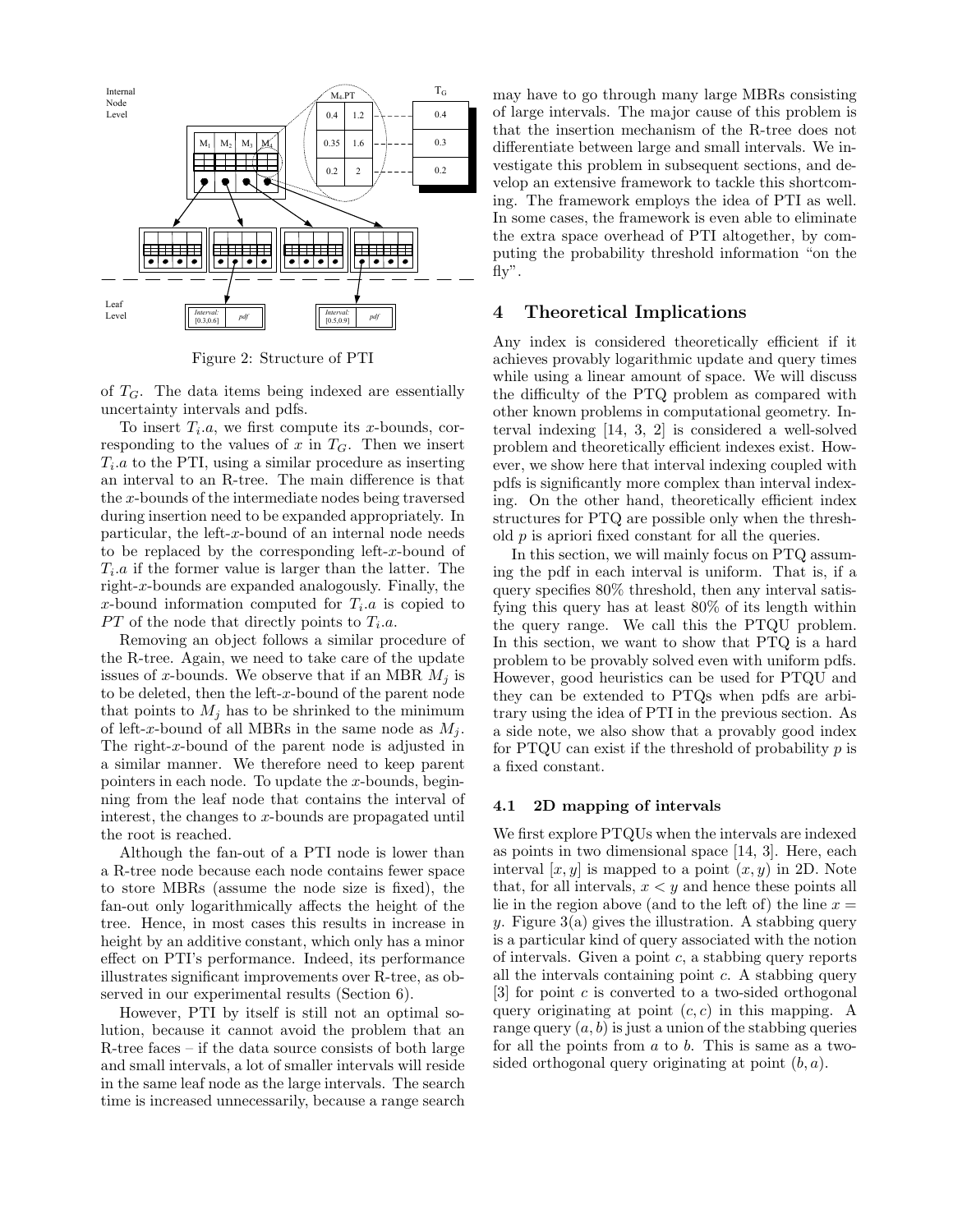

Figure 3: Probabilistic Threshold Queries with Uniform pdf

A PTQU  $(a, b, p)$  where  $0 < p \le 1$  now becomes a 3-sided trapezoidal query as shown in Figure 3(b). To see this, consider any point  $(x, y)$  (i.e. interval  $[x, y]$ ) which satisfies PTQU  $(a, b, p)$ . There are four main cases:

- $x \leq a \leq b \leq y$ : In this case the query lies within the interval. All we require is that the query covers a sufficient length of the interval. That is  $b - a \geq$  $p(y-x)$ . That means point  $(x, y)$  is in the region below the line  $y - x = (b - a)/p$ . This line has slope 1.
- $x \le a \le y \le b$ : In this case the query region is on the right of the interval. The amount of overlap is given by  $y - a$ . This condition translates to  $y(1 - a)$  $p) + xp \geq a$ . That is the region above the line  $y(1-p) + xp = a$  which has slope  $-p/(1-p)$ .
- $a \leq x < b \leq y$ : In this case is the query region is on the left of the interval. This is given by the region  $x(1-p) + yp \leq b$ . The separating line has slope  $-(1-p)/p$ .
- $a < x < y < b$ : In this case, the entire interval lies within the query and hence it satisfies the PTQU for any p.

Thus, the query satisfying region is given by the intersection of the three regions (first three) above. This becomes an isosceles trapezoid region. The fourth side of the region given by line  $x = y$  can be essentially considered redundant since there are no points below (or to the right) of this line. We will call this as an open side of the trapezoid. Thus, PTQU becomes a 3-sided trapezoidal query.

Note that as  $p$  approaches  $0$ , this becomes a range intersection query i.e. the slopes of the lines in the second and third cases become zero and infinity respectively. The first constraint becomes redundant. This

is the same as a two-sided orthogonal query. At  $p = 1$ , the trapezoid becomes a right-angled triangle and the query becomes a containment query. At  $p = 0.5$  the trapezoid becomes a square. For  $p < 0.5$  the close side (as given by first constraint) of the trapezoid is bigger than the open side (on line  $x = y$ ) and for  $p > 0.5$  the closed side is smaller than the open side. See Figure 5.

## 4.2 Relation of PTQU to other well known problems

To establish the difficulty of the problem we will relate PTQU to two well known problems, namely simplex queries in 2D and half-space queries in 2D. First we define these problems and then show that PTQU lies between these two problems in terms of its hardness. This indicates that a provably good indexing may not be possible for PTQU. On the other hand we shall show in the next subsection that if the threshold for PTQU is fixed for all the queries, then provably good query times can be achieved.

Problem 1 Half-space queries in 2D (HQ2D): Given a dynamic set of points in 2D, report the set of points which satisfy a query given by a linear constraint  $ax + by \geq c$  where  $a, b, c$  are real numbers.

Problem 2 Simplex queries in 2D (SQ2D): Given a dynamic set of points in 2D, report the set of points which satisfy a query given by a constant number of linear constraints  $a_i x + b_i y \geq c_i$  where i goes from 1 to a constant j and  $a_i, b_i, c_i$  are real numbers.

It is easy to see that PTQU is a special case of Simplex queries. Also, we can establish that PTQU is at least as hard as half-space queries. Let  $n$  be the number of points and  $k$  be the number of points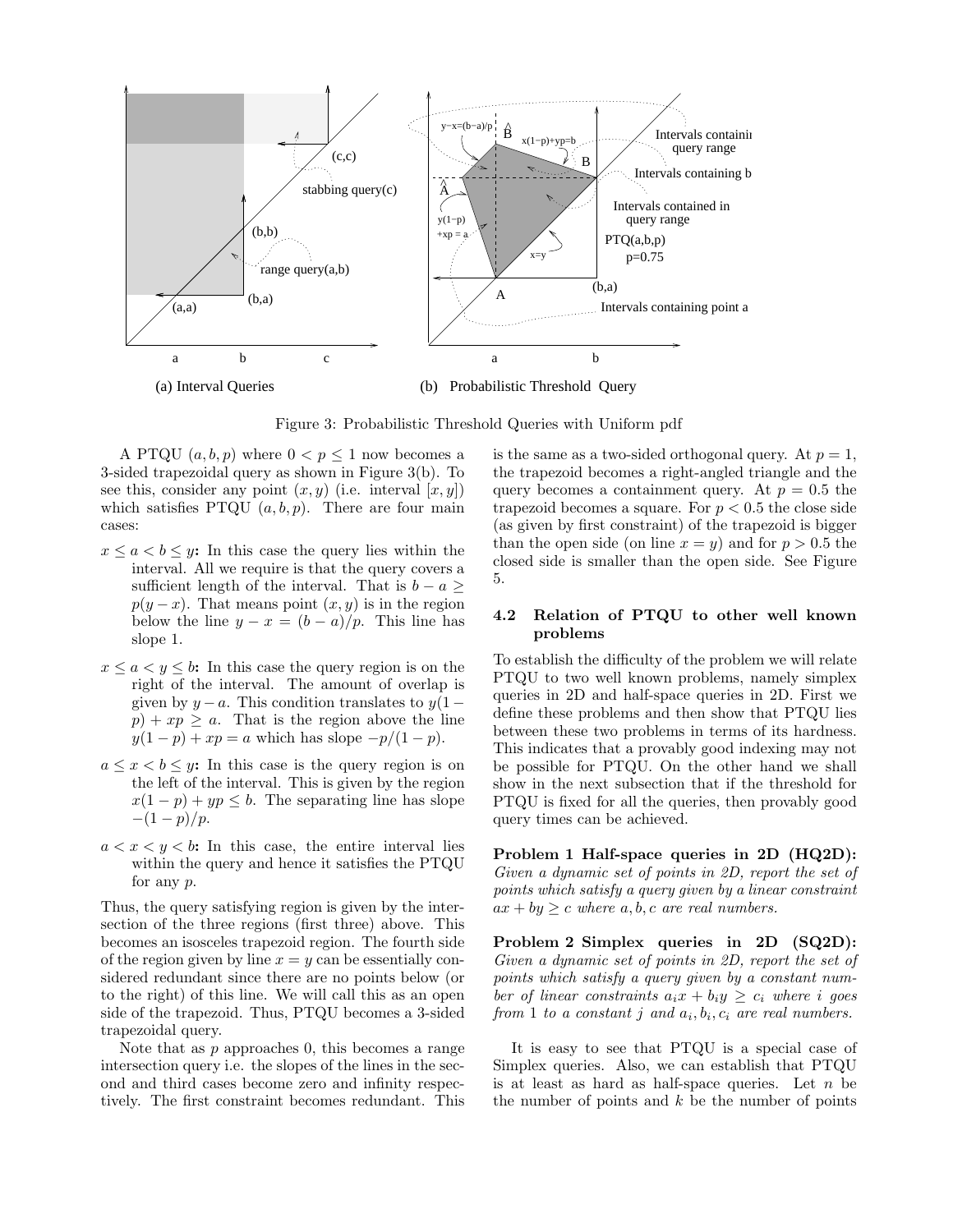satisfying a query. We state the following lemma. The proof is skipped for conciseness.

Lemma 1 If PTQU for n intervals can be answered in time t with update times u and using space s, then  $HQ2D$  can be answered in  $O(t)$  time, with update time  $O(u)$  and in  $O(s)$  space.

Here, we consider problems (HQ2D and SQ2D) which report all the points satisfying the query. These are called reporting versions of the problem. Lower bounds exist for these problems in the algebraic model [12, 6]. Data structures which use a linear amount of storage for HQ2D require at least  $\Omega(n^{1/3})$ for query and update operations on average[12, 4]. For SQ2D, this lower bound is  $\Omega(\sqrt{n})$  [6]. The best known data structures can answer SQ2D queries in  $\sqrt{n} \log n$ , which is considered almost tight against the lower bound. Half-space range searching, is one of the exceptions in the class of geometric range searching problems where lower bounds from algebraic models do not apply to the reporting version of the problem (i.e. HQ2D as we have defined). See the surveys on Geometric range seraching by [18, 11] for more details. However, the best known data structure for HQ2D can answer reporting queries in time  $O(n^{\epsilon} + k)$  using linear storage [1]. If the storage is allowed to be superlinear i.e.  $\tilde{O}(n^{1+\epsilon})$ , then optimal reporting time of  $O(\log n + k)$  can be achieved [10]. Note that  $\epsilon$  can be made arbitrarily small but this increases the constants hidden in the big-O notation. This implies that we can not hope for a linear space index which gives provably good query times (i.e.  $O(\log n + k)$ ).

However, the above bounds are for the worst case performance of the data structure. In general, when points in 2D are uniformly distributed (and not pathologically arranged to force the worst case), any space partitioning data structure like R-tree gives reasonably good query times for polygonal queries (i.e. SQ2D). Goldstein et al. [13] use R-trees to answer SQ2D queries. Although worst case bounds can not be proven, practically the index works fairly well.

Motivated by [13], we use R-tree in 2D to answer PTQU. For a general pdf (not necessarily uniform) we develop a heuristic based on this idea to answer PTQ. More details are provided in Section 5.

## 4.3 PTQU with fixed threshold

Here we show that PTQU can be answered provably efficiently when the threshold value  $p$  is fixed for all queries and  $p$  is not close to 0. However, we wish to note that these results are for theoretical interest only. We can use the data structures which handle 2-sided and 3-sided orthogonal queries  $[2]$  (see Figure  $4(a,b)$ ). First we establish the following lemma when 2-sided or 3-sided queries are not orthogonal but consist of line



Figure 5: Probabilistic Threshold Queries with fixed Threshold

segments with fixed slopes (see Figure  $4(c,d)$ ). Also, in external memory where the cost model is number of I/Os, with block size  $B$ , a 2-sided angular query (also called wedge queries) is a query specified by an angle (i.e. two rays) and it reports all the points in the interior of the angle. A 3-sided parallelogram query is a generalization of 3-sided orthogonal queries, where there are two parallel sides and one closed side, and each of these can be at an arbitrary inclination (not just orthogonal).

Lemma 2 For n points in two dimensional space, 2-sided wedge queries where the slopes of both the sides are fixed for all queries and 3-sided parallelogram queries where two independent slopes involved are fixed for all queries can be answered in  $O(\log n + k)$  time. Also, in external memory where block size for I/Os is B, these queries can be answered in  $O(\log_B n + k/B)$  $I/Os$ .

**Proof**: (sketch) Since the slopes of lines involved are fixed for all the queries, we use a linear transformation to align the directions of the axes along these slopes. Now, these queries simply become 2-sided and 3-sided orthogonal queries. Known structures from [2] can be used to answer them. ◻

Theorem 1 PTQU with fixed threshold p can be answered within  $O(\log_B n + k/B)$  I/Os using  $O(n)$  space when  $p \geq 0.5$  and can be answered in  $O((1$  $p)/p(\log_B n + k/B)$  I/Os using  $O((1-p)n/p)$  space when  $p < 0.5$ .

Proof : Figure 5 shows the trapezoidal query regions for  $p \geq 0.5$  and  $p < 0.5$ . When  $p \geq 0.5$  the query can be answered by answering two wedge queries  $\hat{A}\hat{A}A'$ ,  $B^{'}\hat{B}B$  and a 3-sided parallelogram query  $A^{'}\hat{A}\hat{B}B^{'}$ . Recall that side AB is an open side since there are no points on the other side of AB. Hence, the open side for all these queries are along the side AB. Since

 $\Box$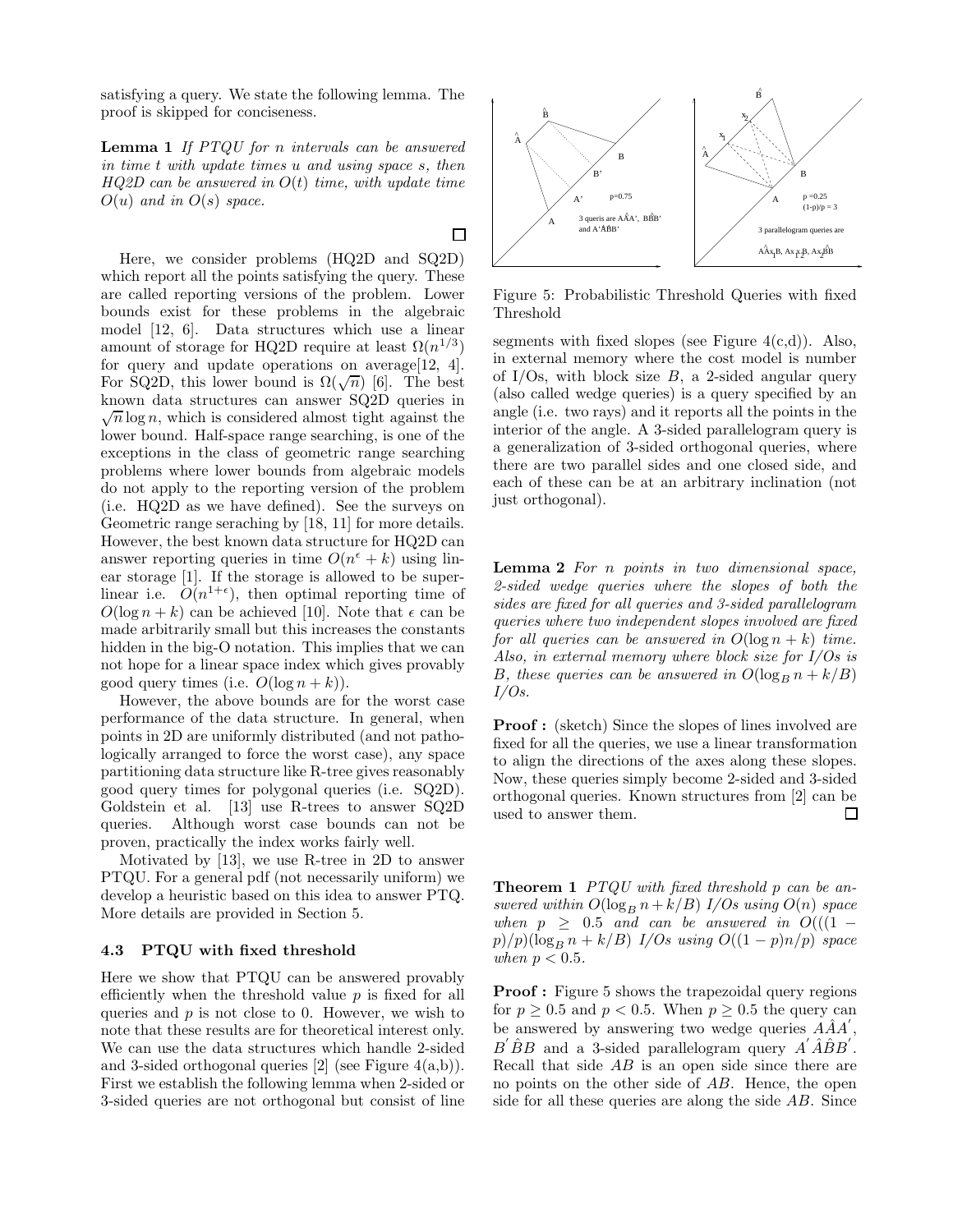

Figure 4: Wedge queries and parallelogram queries with fixed slopes

the slopes of these lines only depend on  $p$  and  $p$  is fixed, all the slopes involved are fixed. Hence, the answer is the union of these 3 queries. Note that this requires maintaining three separate structures, one for each query.

When  $p < 0.5$ , the ratio of lengths of  $\hat{A}\hat{B}$  and  $AB$  is  $(1-p)/p$ . The query can be answered using  $(1-p)/p$ 3-sided parallelogram queries  $\overline{AB}$  can be partitioned into  $(1 - p)/p$  segments which have the same length as AB and each segment forms a separate parallelogram query). The answer is the union of answers of these queries. This requires  $(1 - p)/p$  simultaneous structures and hence the space and time bounds.  $\Box$ 

While these kind of bounds (provable data strctures) do not exist when  $p$  is not fixed, we can still use 2D R-tree as in [13] to answer the trapezoidal queries. This forms the basis of our index in the next section.

# 5 An Extensive Uncertainty Index

In the previous section, we observed that if the uncertainty pdfs are uniform over each interval, then PTQ can be answered by indexing intervals as 2D objects and performing polygonal search queries over this index. However, this approach works only for uniform pdfs. When pdfs are allowed to be arbitrary, we cannot always obtain a boundary which separates intervals that satisfy the query from the intervals that do not. However, the pruning approach of Section 3 can be helpful. Here we explore how to combine both ideas to build an extensive index capable of handling arbitrary pdfs.

As discussed in the Section 3, a possible drawback of the simple R-tree based approach is that the MBR of an R-tree can have a small interval as well as a large interval. Suppose a large MBR contains an interval much shorter than the length of the MBR, placed near the right boundary of the MBR. If the result of a PTQ contains the small interval, this implies the PTQ has to visit the large MBR just for the sake of the small interval. This can result in a larger search cost, particularly when the small interval in that MBR is all that the PTQ answer requires, but the large amount of space on the left of the small interval may have to

be visited unnecessarily. Although, heuristics for Rtree (e.g., minArea) attempt to avoid such cases they cannot always acheive it.

For uniform pdfs, as we will see in the experiments, 2D indexing supporting trapezoidal queries shows improvement over PTI. Now consider the mapping of intervals to a 2D plane with interval  $[x, y]$  mapped to the point  $(x, y)$ . By rotating this mapping by 45 degrees clockwise and scaling it upwards by a factor of  $\sqrt{2}$ , the transformation represents the mean points of intervals along  $x$  axis, and the lengths of the intervals along the y axis. For uniform pdfs, the length of the interval is directly proportional to the standard deviation (which is one-third of the length). Thus, the 2D mapping when indexed using R-tree not only tends to put the intervals with close proximity (similar mean values) in the same MBR, but also ensures that all intervals in the same MBR have similar standard deviation values (or more generally, variances). We call this property of 2D indexing where intervals with similar variance values are grouped together as variance-based clustering. Let us have a closer look at how this property can be extended to handle general cases of pdfs.

**Definition 5** An x-deviation of a node N (either interval or an MBR) in a PTI is defined as  $(N.rb(x) N.lb(x)/2$ . It is denoted by  $N.dev(x)$ .

Note that  $N.dev(x)$  decreases as x increases. Also,  $N.dev(x)$  can be negative, if  $x > 0.5$ . In particular, when N is an interval (and not an MBR),  $N.dev(x)$  is necessarily negative, if  $x > 0.5$ , in which case its leftx-bound and right-x-bound "swap" their positions.

Definition 6 A set T of data items is variancemonotonic if for any two items  $T_i$  and  $T_j$ , their uncertainty pdfs  $f_i$  and  $f_j$  are such that for any val $ues \ x, y \in (0,1] \ if \ |T_idev(x)| \geq |T_jdev(x)| \ then$  $|T_i \text{.}dev(y)| \geq |T_j \text{.}dev(y)|.$ 

Definition 7 A variance monotonic set T is variance-monotonic smooth if  $T_i. dev(x)/T_i. dev(y) =$  $T_i.dev(x)/T_i.dev(y)$  for any  $i, j, x, y$ .

**Definition 8** A set  $T$  of data items is symmetric if its pdf is symmetric around the midpoint of the interval.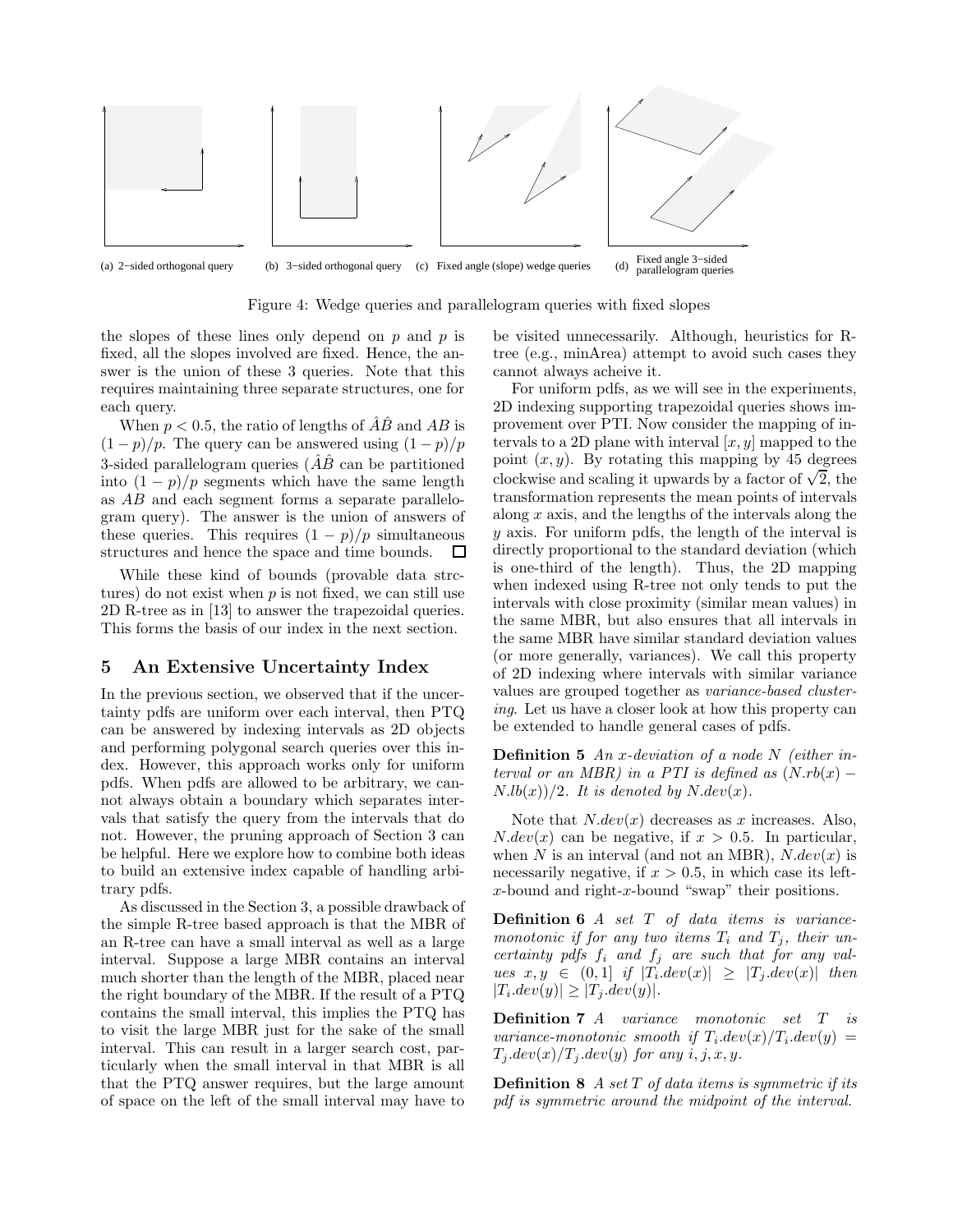## **Definition 9** A set  $T$  of data items is regular if it is both symmetric and smooth variance-monotonic.

Many standard pdfs like  $Gaussian<sup>1</sup>$  or uniform have the smooth variance-monotonic property. For example, consider two intervals  $T_i = [9, 19]$  and  $T_j =$ [35, 55] with uniform pdfs. Let us pick two arbitrary values for  $x$  and  $y$ , say 0.2 and 0.4. Then,  $T_i. dev(x) = 6, T_i. dev(y) = 2, T_j. dev(x) = 12$  and  $T_j \text{.}dev(y) = 4$ . Thus, the ratio  $T_i \text{.}dev(x)/T_i \text{.}dev(y) =$  $T_i.dev(x)/T_i.dev(y) = 3.$  Thus, for a smooth variancemonotonic set, this ratio only depends on  $x$  and  $y$  and is same for all the objects in the set when  $x$  and  $y$ are fixed. A set of data items which consists of all objects with Gaussian pdfs (each object can have different  $\mu, \sigma$  is smooth variance-monotonic. This is true also for a set of all the objects with uniform pdfs. However, if a set of objects has both kinds of pdfs uniform as well as Gaussian simultaneously, then it is no longer smooth variance-monotonic.

Given an interval with a pdf, we first determine its representative deviation  $T_i$ . rdev, defined in the following manner: Select some values  $x_1, x_2, x_3, ..., x_i \in$  $(0, 1]$ . Then, for each *i*,  $T_i$  rdev is an aggregate function of  $|T_i \text{.}dev(x_1)|, ..., |T_i \text{.}dev(x_j)|$ . In this paper, we will simply take the aggregate function to be the average of these values. The values of  $x_1, x_2, \ldots, x_j$  are selected as some of the most relevant thresholds for the index. Note that for smooth variance monotonic data set just one value of  $x$  can give the representative deviation. We also calculate an entity called  $T_i$ . mean which is the point in the interval such that there is 50% probability on either side of the point (i.e. mean value of the interval according to the pdf).

## 5.1 Uncertainty Indexing for Regular Sets

As noted earlier, both Gaussian and uniform pdfs are symmetric and smooth variance-monotonic. Thus a set consisting of all Gaussian pdfs is a regular set. For indexing a regular set, we can use a 2D R-tree. First a representative threshold value x is selected (say  $30\%$ ). Then we calculate  $T_i$  *mean* and  $T_i$  *rdev* for all items in T. For different values of  $y \in (0, 1]$ , a table of ratios of  $r(y) = T_i \cdot dev(y)/T_i \cdot dev(x)$  is also calculated. This table is called the ratio table and is kept in the main memory. Note that this ratio is the same for each object in  $T$ . We index each item by its 2D coordinates  $(T_i \text{mean}, T_i \text{.}rdev)$ , and construct a 2D R-tree on this representation.

To process a query  $(a, b, p)$ , we first check the query against MBRs of the nodes in this tree. A node N is pruned when it is guaranteed that no item in the subtree rooted at N can satisfy  $(a, b, p)$ . Let  $\mu_1, \mu_2$ 

be the lowest and highest values of  $T_i$  *mean* over all objects in the subtree of N and let  $\sigma_1, \sigma_2$  be the lowest and highest values of  $T_i$  *rdev* over all the objects in the subtree. Note that the MBR for N is  $[(\mu_1, \sigma_1)$ :  $(\mu_2, \sigma_2)$ .<sup>2</sup> Let  $\hat{p} \leq p$  be the value where the ratio  $r(\hat{p})$  is pre-calculated in the ratio table. We calculate two values L, R such that  $L \leq N.lb(\hat{p}) \leq N.lb(p)$  and  $R \geq N.rb(\hat{p}) \geq N.rb(p)$ . Note that L may be greater than R, when  $\hat{p} \geq 0.5$ . If  $\hat{p} < 0.5$  then,  $L = \mu_1 - r(\hat{p})\sigma_2$ and  $R = \mu_2 + r(\hat{p})\sigma_2$ . If  $\hat{p} \ge 0.5$  then,  $L = \mu_1 + r(\hat{p})\sigma_1$ and  $R = \mu_2 - r(\hat{p}\sigma_1)$ . In the case where  $L \leq R$ , if the range of the query  $[a, b]$  does not overlap with  $[L, R]$ then we can safely prune N. If  $L > R$  then the range of the query  $[a, b]$  must contain  $[R, L]$  to not prune N. If it does not contain, then  $N$  is pruned. The following theorem proves the correctness of the method.

**Theorem 2** If a node N with MBR  $[(\mu_1, \sigma_1)$  :  $(\mu_2, \sigma_2)$  is pruned by the query  $(a, b, p)$  where the set of data items  $T$  is regular, then there is no data item in the subtree of N which satisfies the query  $(a, b, p)$ .

**Proof :** Consider the case when  $p < 0.5$  and N is pruned. Here,  $L \leq R$  and [a, b] does not overlap with  $[L, R]$ . Without loss of generality, we assume that  $b < L$ . We prove our claim by contradiction. Assume that there is an object  $T_i$  in the subtree of N satisfying the query. Now,  $T_i$  mean  $\geq \mu_1$  and  $T_i$  rdev  $\leq \sigma_2$ . Let  $L' = T_i$  mean –  $T_i \, dev(\hat{p})$ . Thus, by symmetry and the definition of  $T_i \, dev, L' = T_i \, lb(\hat{p})$ . Since  $r(\hat{p}) = T_i \cdot dev(\hat{p})/T_i \cdot rdev, \ L' \geq L.$  Also,  $\hat{p} < p$  implies  $T_i$  satisfies the query  $(a, b, \hat{p})$ , This means  $L' \leq b$ implies  $L \leq b$ , which is a contradiction. Hence, such an object  $T_i$  cannot exist. The proofs for all other cases are exactly the same with appropriate parameters changed, which we skip due to limitation of space. П

Compared with PTI, this scheme has an advantage in terms of space. Recall that PTI requires extra space to store probability threshold information. With this scheme, we exploit the fact that the data set is smooth variance-monotonic and symmetric, and compute the probability threshold information "on the fly". Thus overhead required by PTI can be avoided.

#### 5.2 Uncertainty Indexing for Arbitrary pdfs

For arbitrary pdfs (not necessarily variance monotonic), the correctness of the above approach cannot be guaranteed. We need to revert to the PTI structure of Section 3. Hence, apart form the MBR boundaries we also maintain the boundaries from certain fixed values of probability threshold. We can build an index based on 2D R-tree, with operations like insert, delete and split. For this we index each item by

<sup>1</sup>When we assume Gaussian pdf the length of the interval may be considered as infinite. Alternatively we may use an approximation of Gaussian distribution by trimming away the portion of the interval beyond which the probability is below a certain threshold and normalizing the pdf inside the interval

<sup>&</sup>lt;sup>2</sup>We use  $(lx, ly)$ :  $(rx, ry)$  to represent a rectangle where  $(lx, ly)$  and  $(rx, ry)$  are the coordinates of the lower and upper bounds respectively.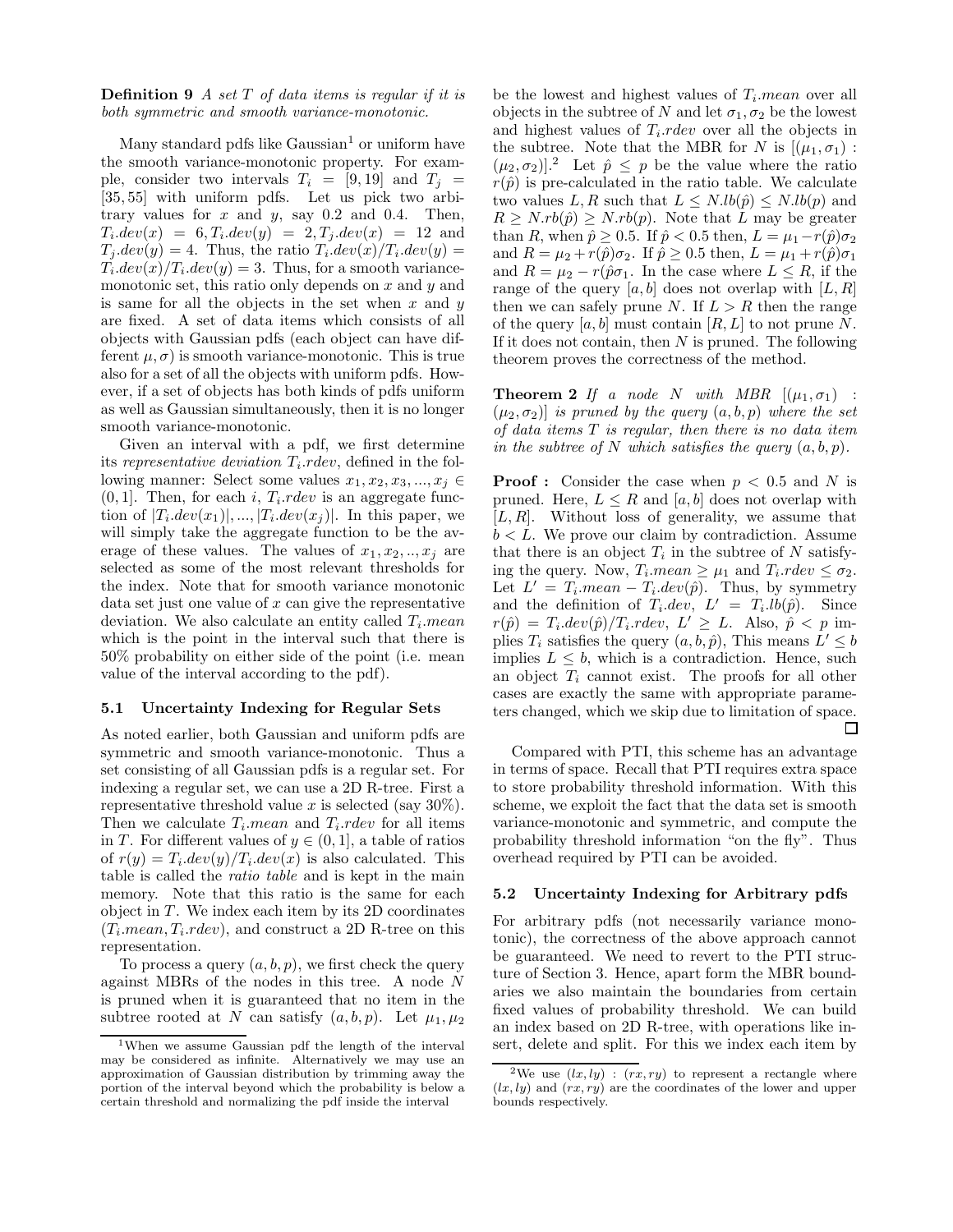$(T_i \text{...} mean, T_i \text{...} red$ . Here,  $T_i \text{...} red$  is calculated as an average of  $T_i.dev(x)$  for some predetermined values of x.

However, this structure does not guarantee query correctness and does not allow pruning if we do not include PTI information. Hence, for query processing, we consider each node  $N$ 's MBR as a one-dimensional object. In PTI structure, we first include  $N.lb(0)$  and  $N.rb(0)$ . This forms the MBR of  $T_i$  when it is considered as a one-dimensional entity. Then we also include  $N.lb(x)$  and  $N.rb(x)$  for various predetermined values of  $x$  depending upon likely query thresholds. Then query pruning is done based on this PTI structure given in Section 3. Thus this structure is constructed as a 2D R-tree, but its query processing is treated as a 1D R-tree operation. The main difference between this structure and the one in Section 3 is that this structure attempts directly to cluster the data items with similar variance values. We will see in Section 6 that the variance-clustered R-tree improves the query performance.

## 6 Experimental Results

In this section we present the performance results of an extensive simulation for the index structures we proposed. We implemented a one-dimensional R-tree without uncertain information augmented (hereby referred to as  $R$ -tree), a PTI, as well as the extensive uncertainty scheme (referred to as extensive), where both the ideas of PTI and two-dimensional variancebased-clustering techniques applied. We will discuss our simulation model followed by experimental results.

## 6.1 Simulation Model

We generated two sets of data. The first set of data are uncertain data, with their lengths uniformly distributed in  $[U_{min}, U_{max}]$ , with a uniform uncertainty pdf. The second set of data are the properties of probabilistic threshold queries. Similar to the uncertain data, the length of each query range is also normally distributed with  $U_{mean}$  and  $U_{dev}$ , with a uniform uncertainty pdf. Their probability thresholds are uniformly distributed between 0.1 and 1. Table 1 presents the parameters for uncertain data and PTQ.

The total insertion and query I/O performance of the indexes is measured. Each disk page contains  $S_{page}$ bytes, with  $N_{entry}$  entries per page. By default, a PTI node contains five tuples of x-bounds, where  $x \in$  $\{0.1, 0.3, 0.5, 0.7, 0.9\}.$ 

#### 6.2 Results

## 6.2.1 Scalability of Uncertainty Indexes

In the first experiment, we examine the scalability of the three indexes. Figure 6 shows their I/O perfor-

| Param                                  | Default         | Meaning                      |
|----------------------------------------|-----------------|------------------------------|
| Uncertain Data                         |                 |                              |
| $N_{int}$                              | 100K            | $\#$ of intervals            |
| $L_{min}$                              | 0               | Min value of $L_i$           |
| $R_{max}$                              | 10,000          | Max value of $U_i$           |
| $U_{min}$                              | 10              | Min value of $U_i - L_i$     |
| $U_{max}$                              | 1,000           | Max value of $U_i - L_i$     |
| $f_i(x)$                               | $1/(U_i - L_i)$ | Uncertainty pdf              |
| <b>Probabilistic Threshold Queries</b> |                 |                              |
| $N_{int}$                              | 10K             | $#$ of range queries         |
| $a_{min}$                              | 0               | Min of lower bound $(a)$     |
| $b_{max}$                              | 10,000          | Max of upper bound $(b)$     |
| $I_{mean}$                             | 100             | Mean of interval length      |
| $I_{dev}$                              | 10              | Deviation of interval length |
|                                        | [0.1, 1]        | Prob. threshold (uniform)    |
| Tree parameters                        |                 |                              |
| $S_{page}$                             | 4096            | Size of a page (bytes)       |
| $N_{entry}$                            | 20              | $#$ of entries (per page)    |

Table 1: Parameters and baseline values.



Figure 6: Total I/O vs. Number of Intervals

mance as the number of items are increased from 25K to 100K. We can see that the total number of I/Os for updates and queries for all three indexes increase linearly with the data set size. This is because all the lengths of queries are normally distributed with  $\mu$  100 and  $\sigma$  10 throughout the experiment while the data size increases. As a result, the number of items that satisfy the queries increases linearly with number of items.

A more interesting observation is that both PTI and extensive perform much better than the R-tree. Indeed, PTI almost spent about 50% of the I/Os required for R-tree, while extensive needs only about 30% of Rtree's effort. The reason is simply because R-tree does not use uncertainty pdf while the index is being accessed. As a result, many items that do not satisfy the probability thresholds of queries are not pruned. This results in a large set of intervals being needed to be examined. On the other hand, both PTI and extensive are designed to be sensitive to uncertainty pdf information during the searching-and-pruning process. Thus, they are able to prune much more items away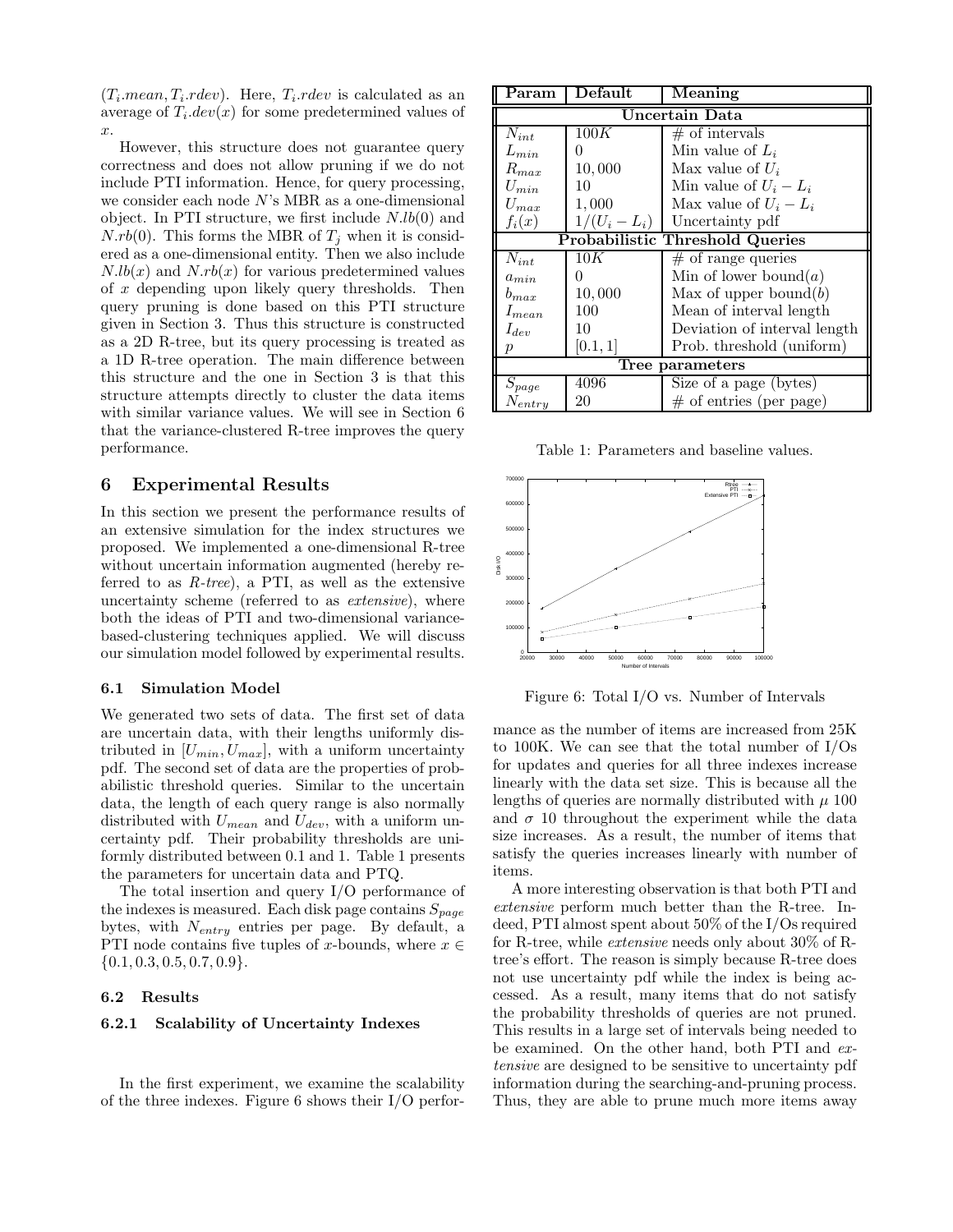

Figure 7: Total I/Os vs. Query Probability Threshold

than R-tree. Notice that although here we only show the number of I/Os, answering PTQ with an R-tree may even suffer more in terms of computation time, because more items are obtained after the index is searched, and the time required for the integration operation to evaluate the probability will be significantly increased.

We can also see that *extensive* requires about  $50\%$ less I/Os than PTI. This is because extensive applies the variance-based clustering techniques, while PTI does not. In a PTI node, it is possible for a small interval to be stored in a relatively large MBR. Thus, if that small interval satisfies a PTQ (which is easy because of its small size), the large MBR has to be visited, and the query may need to spend time on the space in the large MBR, which can be avoided in the extensive scheme.

#### 6.2.2 Effect of Query Probability Threshold

In the second experiment, we study the effect of probability thresholds  $(p)$  of queries on I/O performance. To obtain a data point, the threshold value of each query is made the same in  $(0,1]$ . The results are shown in Figure 7, which illustrates the three indexes' performance under different values of p. We can observe that as  $p$  increases, the number of  $I/Os$ requried for both PTI and extensive decreases. This is simply due to the reduction in the number of qualified intervals for the queries with more stringent probability threshold requirements. Nonetheless, R-tree does not take advantage of this at all, since it only prunes away items that do not overlap the queries, regardless of their threshold requirements.

The performance of PTI improves as p increases. Consider a query with some amount of overlap with an MBR. When its threshold increases, it has more chance to use an x-bound. For extensive, the size of the trapezoidal region is inversely proportional to  $p$ and hence its performance also improves. The advantages of extensive over PTI are more pronounced when  $p$  is betwen 0.3 and 0.7. When  $p$  is 0.5, extensive requires four times fewer I/Os than PTI. At the extreme

values of p, the advantages of extensive are not as pronounced, becasue the query either becomes a containment query or an overlap query. Hence, both PTI and extensive perform similarly.

# 7 Related Work

The probabilistic uncertainty model for sensor data studied here is a modified version of the one discussed in [9]. While we assume the bounds of uncertain intervals are constant, in that paper the uncertain intervals are time-varying functions. That paper also presents a taxonomy of different representations of data uncertainty in terms of intervals. The probabilistic uncertainty model for two-dimensional moving objects is discussed in [8]. Yazici et al. [21] discusses uncertainty in different data types, such as sets, intervals and fuzzy data.

In [7], a general classification, evaluation and quality of different types of probabilistic queries for sensor data are presented. Probabilistic queries in moving object databases are studied in [20] and [8], where range query and nearest-neighbor query algorithms respectively are presented. The probabilistic threshold query for sensor data is proposed in [9], where efficient computation strategies of probability values by exploiting probability thresholds are discussed. However, it does not address indexing of imprecise data.

There are numerous works in the field of interval indexing. In [14][3], the idea of mapping intervals as points in two-dimensional space is discussed. They also talk about the transform of one-dimensional stabbing queries and range queries to two-sided orthogonal queries in two-dimensional space. Manolopoulos et al. [17] propose an efficient interval tree to facilitate the execution of intersection queries over intervals. Kriegel et al. [15] discusses an implementation of interval trees, which is conveniently built on top of relational tables, and algorithms are expressed as SQL queries.

Different types of range queries in two dimensional space have been well studied. For half-space queries, lower bounds are discussed in [12][4], and optimal data structures are presented in [1][10]. The lower bounds of simplex queries are derived by Chazelle [6]. Goldstein et al. [13] modifies the R-tree to answer simplex queries, which works well in practice. Optimal data structures for answering 2-sided and 3-sided queries, which have fixed slopes but not necessarily orthogonal, are discussed in [2]. A comprehensive survey on geometric range searching can be found in [18][11].

Although a rich vein of work exists in interval indexing, the issue of indexing uncertain data that involves probability computation has not been well addressed. A recent paper by Lin et al. [16] discusses an extension of the TPR-tree [19] to index trajectories of moving objects, where each point in the trajectory has a rectangular uncertain bound. We study the indexing of general sensor data, and establish a theoretical foundation